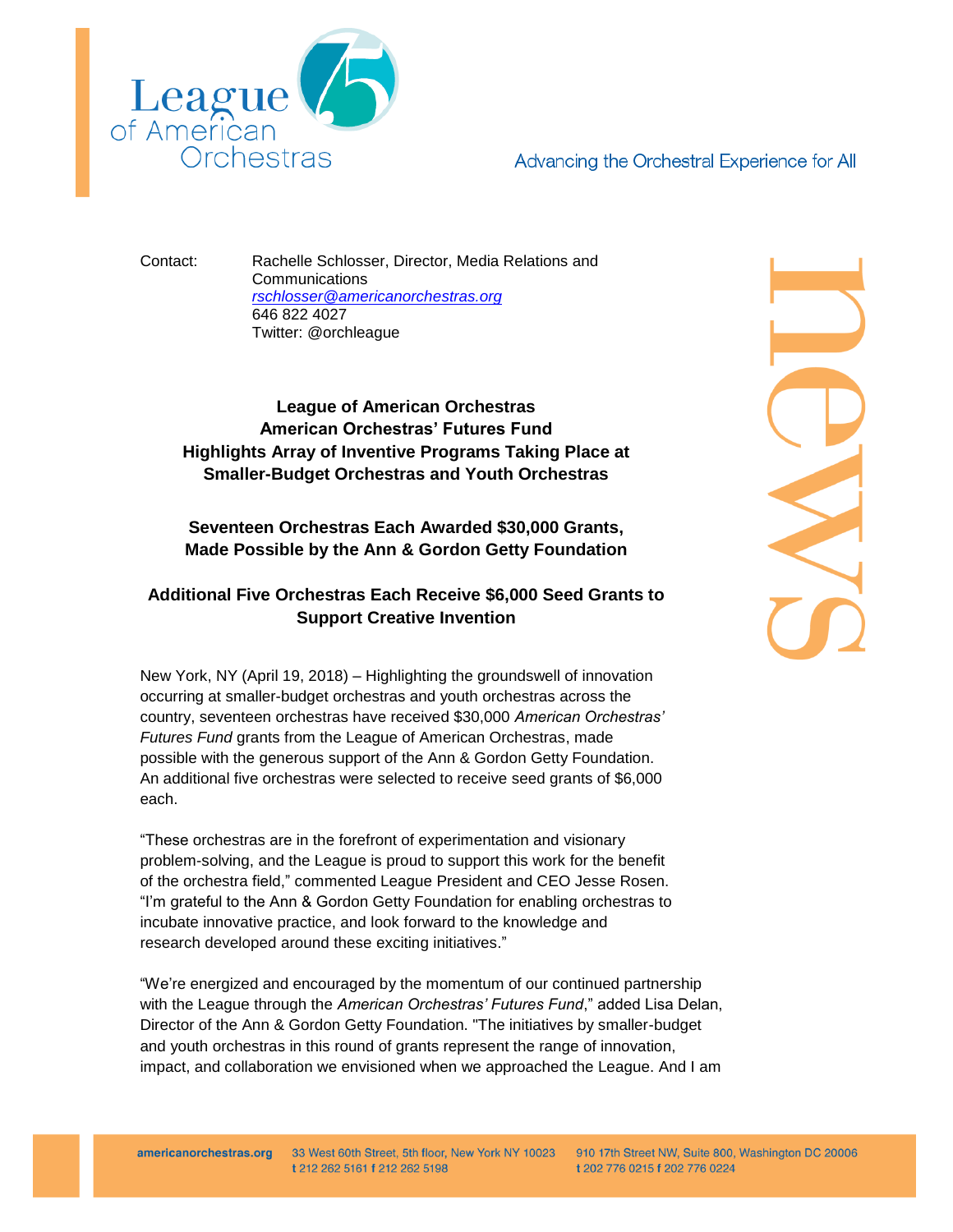

personally gratified to witness the commitment by these grantees to reach diverse populations within their communities."

The *Futures Fund* grantees from across the country are seizing opportunities in the current environment. These include giving life to contemporary repertoire by American composers, developing imaginative concert experiences and cross-cultural artistic programming, increasing diversity and access to music education, connecting with new immigrants and underserved populations, extending reach via digital streaming initiatives, investing in valuable audience development research, and working with multiple populations in rural and urban regions. Descriptions of the initiatives supported through the *[American Orchestras' Futures Fund](https://americanorchestras.org/images/stories/press_releases/Futures_Fund_5-8_descriptions.pdf)* can be found [here.](https://americanorchestras.org/images/stories/press_releases/Futures_Fund_5-8_descriptions.pdf)

The \$4.5 million *American Orchestras' Future Fund* program included [a first round of](https://americanorchestras.org/images/stories/Futures_Fund_Announcement.pdf)  [grants for larger-budget orchestras, announced in 2017.](https://americanorchestras.org/images/stories/Futures_Fund_Announcement.pdf)

For this second round, smaller-budget and youth orchestras that are based in the U.S. and that are members of the League of American Orchestras were eligible to apply. An independent review panel selected the orchestras based on criteria including significant investments in organizational learning, meaningful partnerships with community organizations, and an ability to assess and adapt practices for continuous innovation.

In addition to recommending seventeen orchestras for the full two-year grant, the panel recognized the creative promise that several orchestras demonstrated and designated an additional award in the form of a seed grant for five orchestras to support their continued organizational work towards the goals outlined.

## **This round's** *Futures Fund* **recipients (\$30,000 grants) include:**

The American Youth Philharmonic Orchestra (VA) – expansion of the Music Buddies mentoring program to underserved areas, where school music provision is limited or non-existent.

The Boston Modern Orchestra Project (MA) – The Boston Modern Orchestra Project's mission is to give life to orchestral classics of the 20th and 21st centuries, largely by American composers, that are often overlooked in the standard repertoire.

California Symphony – launch of a pilot adult education program called *Fresh Look: The Symphony Exposed*, marketed in English and Spanish, with on-site live Spanish interpretation.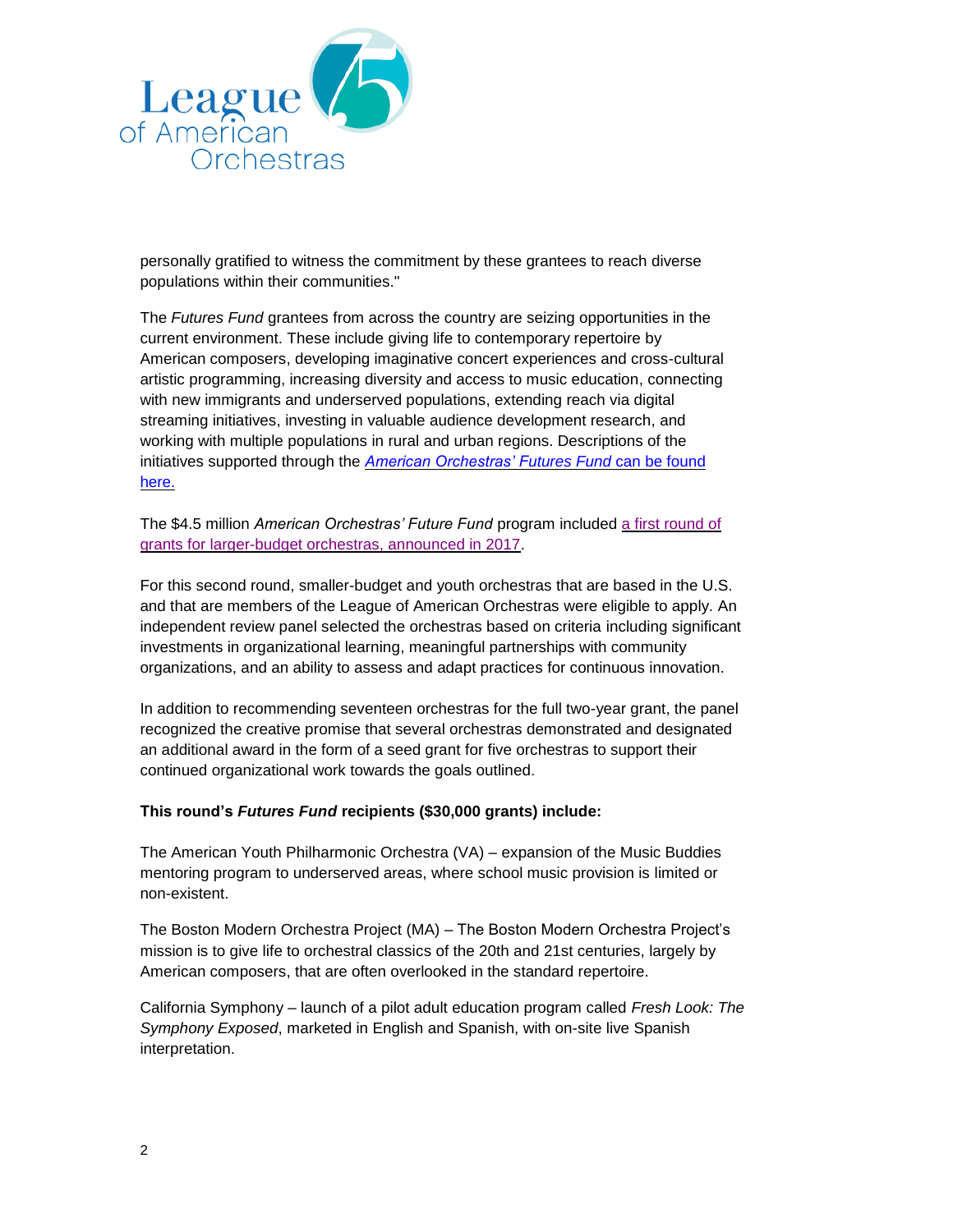

Central Ohio Symphony – support for a program with students at Delaware Hayes High School to include increasing student concert attendance and assessing the relevance of the symphony's programming.

Chicago Youth Symphony Orchestras (IL) – support for the orchestras' *Inclusion Audit* to ensure that the organization is optimally inclusive and representative of Chicago's diverse community.

Contemporary Youth Orchestra (OH) – support for building cross-sector partnerships using programs in dance, theater, and photography to address socioeconomic barriers to children's equal access to music education.

El Paso Symphony Orchestra (TX) – support for the Tocando After School Music Project's *Feeder School Initiative* providing high-quality music education, cultural awareness, and performance opportunities to elementary and middle school students.

Empire State Youth Orchestra (NY) – launch of *ACCESS ESYO*, an online "pay what you can" ticketing program to meet the needs of an increasingly economically diverse membership.

Evansville Philharmonic (IN) – support for audience development research: qualitative research sessions and repeating a 2017 survey to understand change resulting from newly-instituted promotions and programming.

Fox Valley Symphony Orchestra (WI) – support for the *In Harmony* program for youths and adults with special needs, presenting a music-therapy informed performance at special needs classrooms and adult day centers.

Greensboro Symphony Orchestra (NC) – expansion of the OrKIDStra program, a music education series featuring tailored curriculum and site-visits by GSO musicians, to four rural counties, reaching an estimated 2,000 Head Start students.

Inner City Youth Orchestra of Los Angeles (CA) – support for the Los Angeles Orchestra Fellowship, assisting persons from historically underrepresented communities to succeed in auditions with U.S. orchestras

Lima Symphony (OH) – support for an initiative bringing a series of ensemble performances and discussions with a mental health facilitator to a center for at-risk youth, a mental health treatment facility, and a housing complex for people struggling with addiction.

Lubbock Symphony (TX) – development of a new concert series designed to attract new audiences; LSO will experiment with venues, lighting, staging, electronic amplification, video, narration, and attire to create an engaging atmosphere.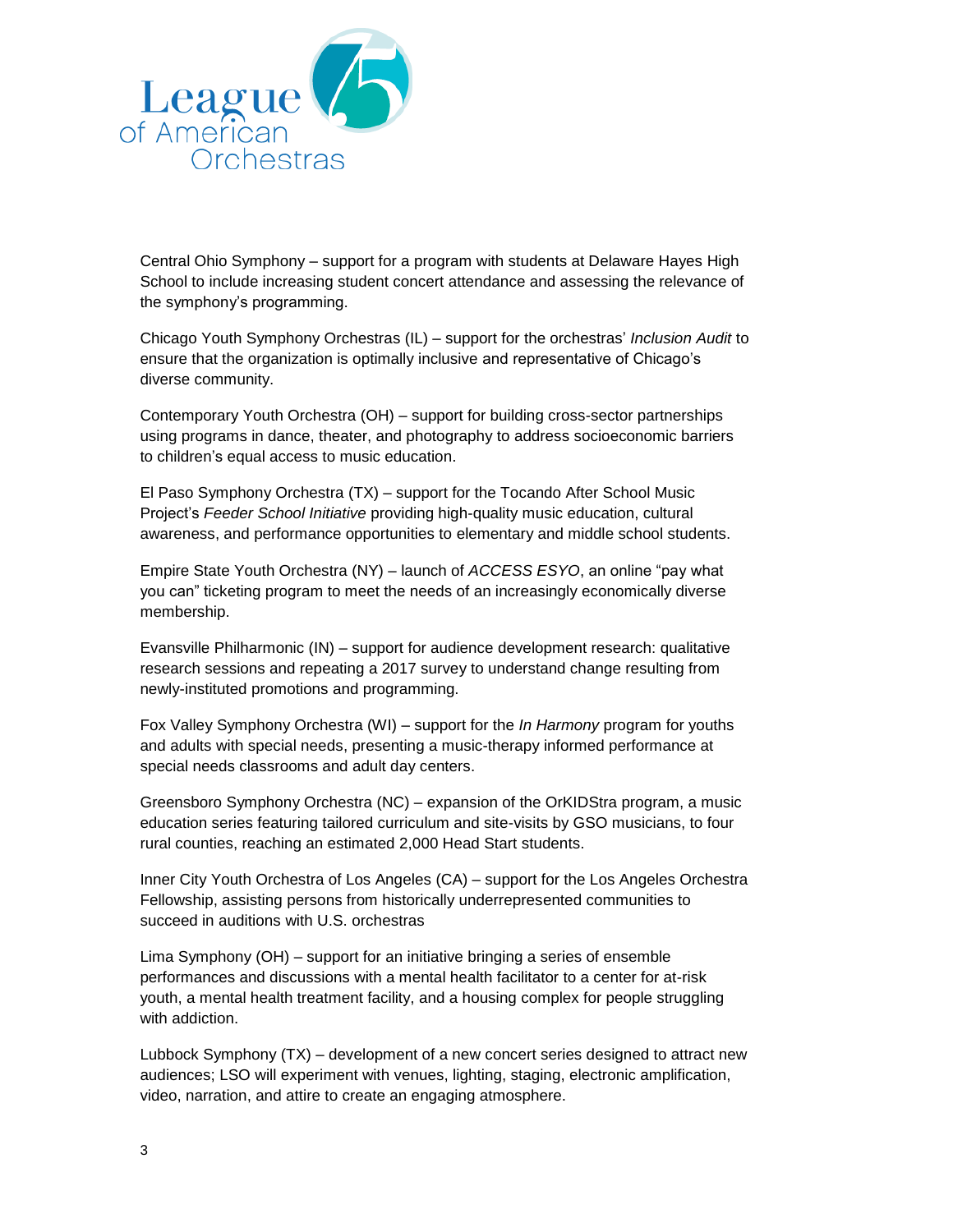

New Bedford Symphony (MA) – support for an assessment of the orchestra's educational programming which will measure the impact of a concept-based arts integrated program and explore issues that arise when assessing education programs.

Project 440 (PA) – support for a creative youth development curriculum that utilizes music as a tool to teach social entrepreneurship, leadership, and service to high school musicians, and provides them with the career and life skills necessary for success, on and off the stage.

Youth Orchestras of San Antonio (TX) – support for the *Rising Star Fellows* program, offering comprehensive support and resources to promising young African American, Hispanic, and Native American musicians from around San Antonio communities.

## **Seed Grant Recipients (\$6,000):**

Akron Symphony (OH) – support for work with the city's immigrant population refugees from Nepal, Pakistan, and Afghanistan, both adult musicians and high school students in the North High School immigrant orchestra.

InterSchool Orchestras of New York – support for a collaboration with the youth division of Ballet Hispanico to create a diverse, cross-cultural, orchestral and dance work for presentation at a major venue in New York City in spring 2019.

Northern Ohio Youth Orchestra – support for *Lab Group*, a collaborative composing ensemble; high-school student musicians work with staff facilitators to create new work, an entry point into group music-making.

The Lexington Philharmonic (KY) – support for creating a series of collaborative music programs in non-traditional venues, increasing participation and engagement in music by more diverse communities.

Tulsa Symphony Orchestra (OK) – support for an organization-wide review and analysis of the orchestra's strategic plan; TSO is reviewing and analyzing their innovative model of orchestral governance.

[Find more detailed program descriptions here.](https://americanorchestras.org/images/stories/press_releases/Futures_Fund_5-8_descriptions.pdf)